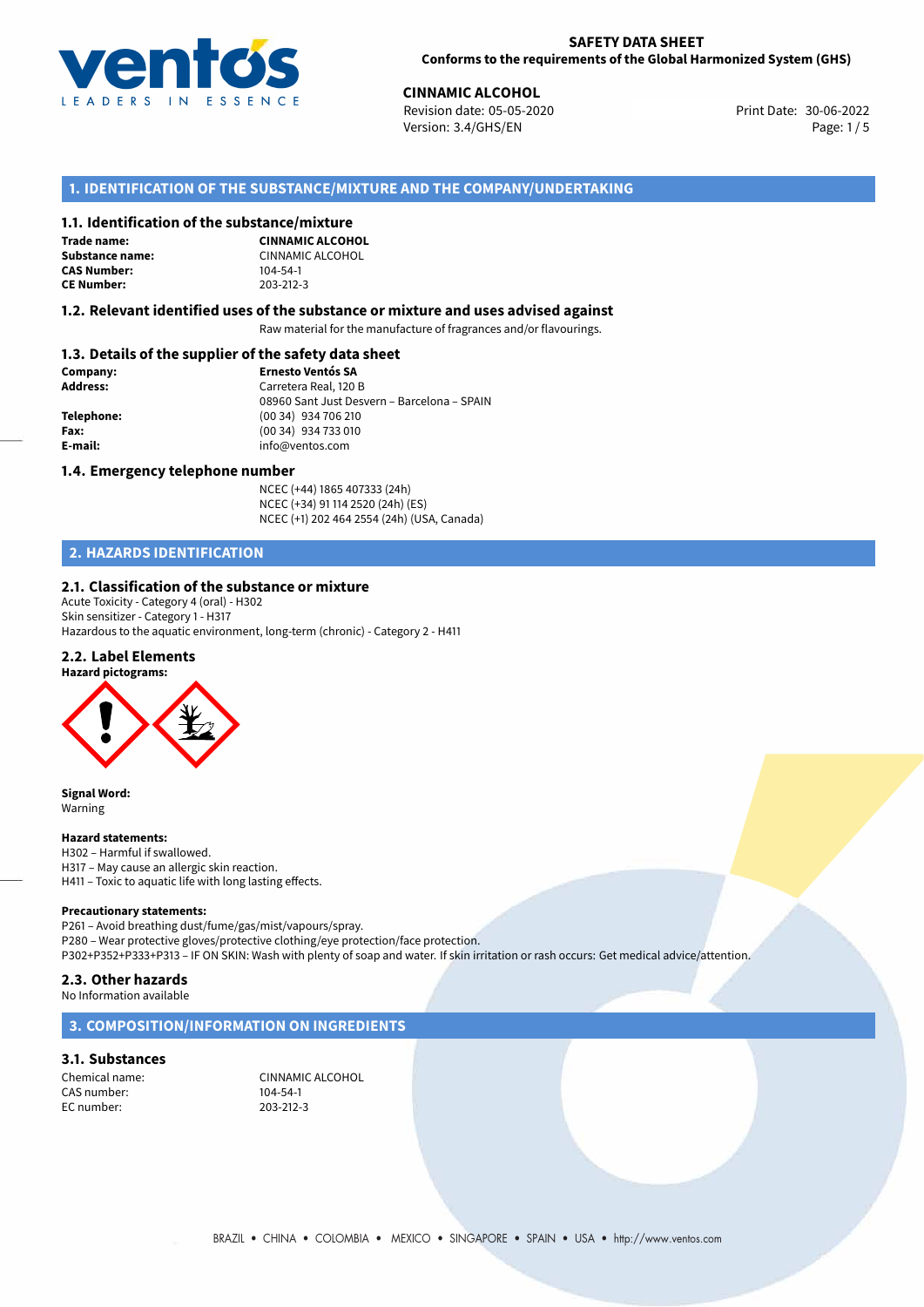

**CINNAMIC ALCOHOL**<br>
Revision date: 05-05-2020 **Print Date: 30-06-2022** Version: 3.4/GHS/EN Page: 2 / 5

#### **Hazardous constituents:**

| <b>Chemical Name</b>          | % (w/w)   | <b>CAS No</b><br><b>EC No</b> | <b>Classification according to GHS</b>                                            |
|-------------------------------|-----------|-------------------------------|-----------------------------------------------------------------------------------|
| <sup>1</sup> CINNAMIC ALCOHOL | $\geq$ 50 | 104-54-1<br>203-212-3         | Acute Toxicity - Category 5 (oral) - H303<br>Skin sensitizer - Category 1B - H317 |

[See the full text of the hazard statements in section 16.](#page-4-0)

# **3.2. Mixtures**

Not applicable.

# **4. FIRST-AID MEASURES**

#### **4.1. Description of necessary first aid measures**

| Ingestion:    | Rinse mouth with water.<br>Obtain medical advice.<br>Keep at rest. Do not induce vomiting.                                                           |
|---------------|------------------------------------------------------------------------------------------------------------------------------------------------------|
| Eye contact:  | In case of contact with eyes, rinse immediately with plenty of water for at least 15 minutes and seek medical advice.                                |
| Inhalation:   | Remove person to fresh air and keep at rest.<br>Seek immediate medical advice.                                                                       |
| Skin contact: | Take off immediately all contaminated clothing.<br>Thoroughly wash affected skin with soap and water.<br>Seek medical attention if symptoms persist. |

# **4.2. Most important symptoms and effects, both acute and delayed**

No information available.

#### **4.3. Indication of any immediate medical attention and special treatment needed** No information available.

# **5. FIRE-FIGHTING MEASURES**

# **5.1. Extinguishing Media**

Water spray, carbon dioxide, dry chemical powder or appropriate foam. For safety reasons do not use full water jet.

#### **5.2. Special hazards arising from the substance or mixture**

Known or Anticipated Hazardous Products of Combustion: Emits toxic fumes under fire conditions.

# **5.3. Advice for firefighters**

High temperatures can lead to high pressures inside closed containers. Avoid inhalation of vapors that are created. Use appropriate respiratory protection. Do not allow spillage of fire to be poured into drains or watercourses. Wear self-contained breathing apparatus and protective clothing.

# **6. ACCIDENTAL RELEASE MEASURES**

# **6.1. Personal precautions, protective equipment and emergency procedures**

Evacuate surronding areas. Ensure adequate ventilation. Keep unnecessary and unprotected personnel from entering. Do not breathe vapor/spray. Avoid contact with skin and eyes. Information regarding personal protective measures: see section 8.

# **6.2. Environmental precautions**

To avoid possible contamination of the environment, do not discharge into any drains, surface waters or groundwaters.

#### **6.3. Methods and materials for containment and cleaning up**

Cover with an inert, inorganic, non-combustible absorbent material (e.g. dry-lime, sand, soda ash). Place in covered containers using non-sparking tools and transport outdoors. Avoid open flames or sources of ignition (e.g. pilot lights on gas hot water heater). Ventilate area and wash spill site after material pickup is complete.

#### **6.4. Reference to other sections**

Information regarding exposure controls, personal protection and disposal considerations can be found in sections 8 and 13.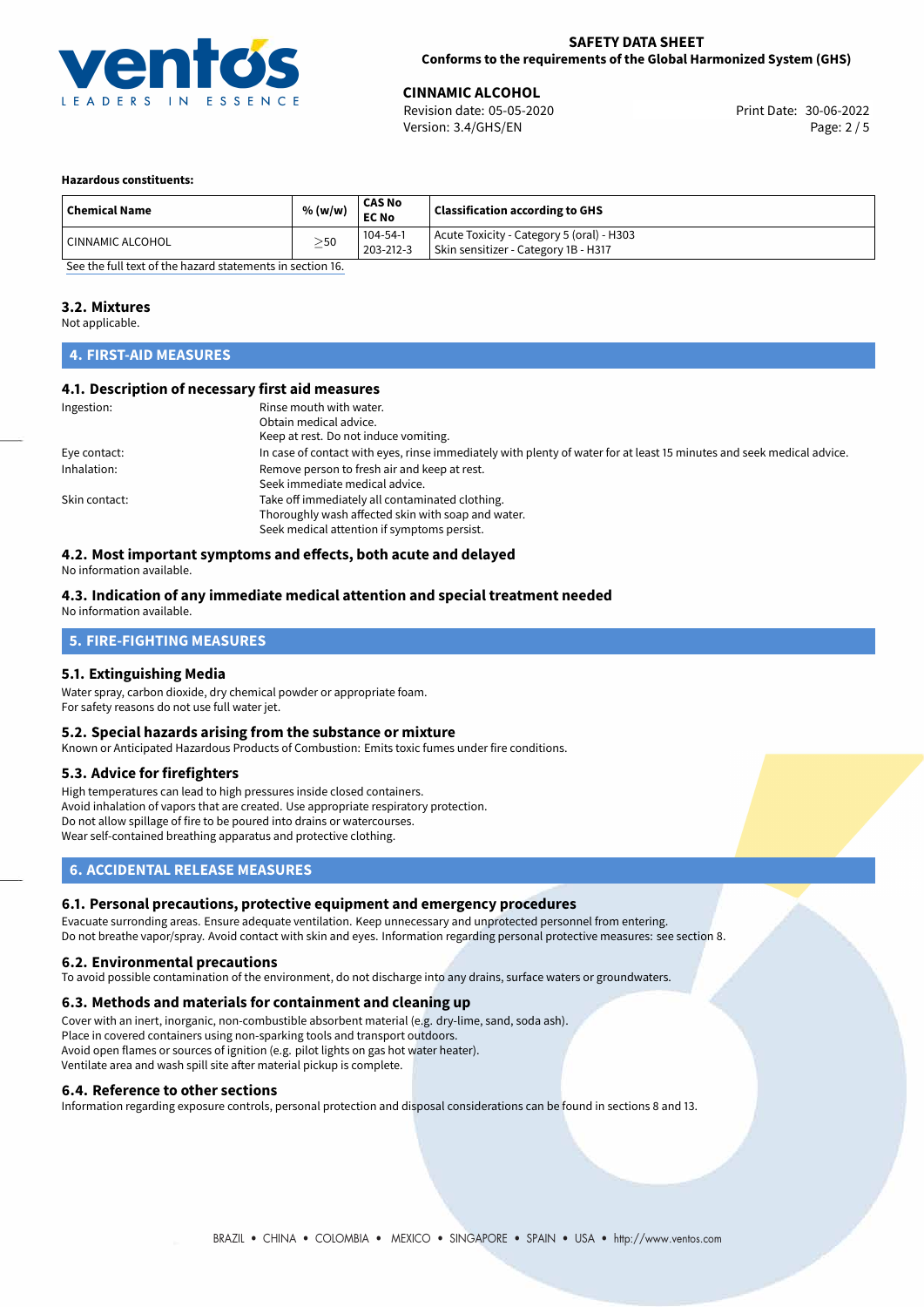

# **SAFETY DATA SHEET Conforms to the requirements of the Global Harmonized System (GHS)**

**CINNAMIC ALCOHOL**<br>
Revision date: 05-05-2020 **Print Date: 30-06-2022** Version: 3.4/GHS/EN Page: 3 / 5

# **7. HANDLING AND STORAGE**

# **7.1. Precautions for safe handling**

Do not store or handle this material near food or drinking water. Do not smoke. Avoid contact with the eyes, skin and clothing. Wear protective clothing and use glasses. Observe the rules of safety and hygiene at work. Keep in the original container or an alternative made from a compatible material.

# **7.2. Conditions for safe storage, including any incompatibilities**

Store in tightly closed and preferably full containers in a cool, dry and ventilated area, protected from light. Keep away from sources of ignition (e.g. hot surfaces, sparks, flame and static discharges). Keep away from incompatible materials (see section 10).

## **7.3. Specific end use(s)**

No information available.

# **8. EXPOSURE CONTROLS AND PERSONAL PROTECTION**

# **8.1. Control parameters**

Components with occupational exposure limits: None known.

#### **8.2. Exposure controls**

Measures should be taken to prevent materials from being splashed into the body. Provide adequate ventilation, according to the conditions of use. Use a mechanical exhaust if required.

#### **8.3. Individual protection measures, such as personal protective equipment**

| Eye/Face protection:             | Chemical safety goggles are recommended. Wash contaminated goggles before reuse.                                                            |
|----------------------------------|---------------------------------------------------------------------------------------------------------------------------------------------|
| Hand Protection:                 | Chemical-resistant gloves are recommended. Wash contaminated gloves before reuse.                                                           |
| Body protection:                 | Personal protective equipment for the body should be selected based on the task being performed and the risks<br>involved.                  |
| Respiratory Protection:          | In case of insufficient ventilation, use suitable respiratory equipment.                                                                    |
| Environmental exposure controls: | Emissions from ventilation or process equipment should be checked to ensure they comply with environmental<br>protection legislation.       |
|                                  | In some cases, filters or engineering modifications to the process equipment will be necessary to reduce emissions to<br>acceptable levels. |
|                                  |                                                                                                                                             |

# **9. PHYSICAL AND CHEMICAL PROPERTIES**

# **9.1. Information on basic physical and chemical properties**

| Appearance:                            | Liquid/solid              |
|----------------------------------------|---------------------------|
| Colour:                                | Conforms to standard      |
| Odour:                                 | Conforms to standard      |
| Odour theshold:                        | Not determined            |
| pH:                                    | Not determined            |
| Melting point/freezing point:          | $33 - 35^{\circ}$ C       |
| Boling point/boiling range (°C):       | $250^{\circ}$ C           |
| Flash point:                           | 134 °C                    |
| Evaporation rate:                      | Not determined            |
| Flammability:                          | Not determined            |
| Lower flammability/Explosive limit:    | Not determined            |
| Upper flammability/Explosive limit:    | Not determined            |
| Vapour pressure:                       | Not determined            |
| Vapour Density:                        | Not determined            |
| Density:                               | Not determined            |
| Relative density:                      | Not determined            |
| Water solubility:                      | 1:1 IN ETHANOL 70%        |
| Solubility in other solvents:          | <b>SOLUBLE IN ETHANOL</b> |
| Partition coefficient n-octanol/water: | Not determined            |
| Auto-ignition temperature:             | Not determined            |
| Decomposition temperature:             | Not determined            |
| Viscosity, dynamic:                    | Not determined            |
| Viscosity, kinematic:                  | Not determined            |
| Explosive properties:                  | Not determined            |
| Oxidising properties:                  | Not determined            |
|                                        |                           |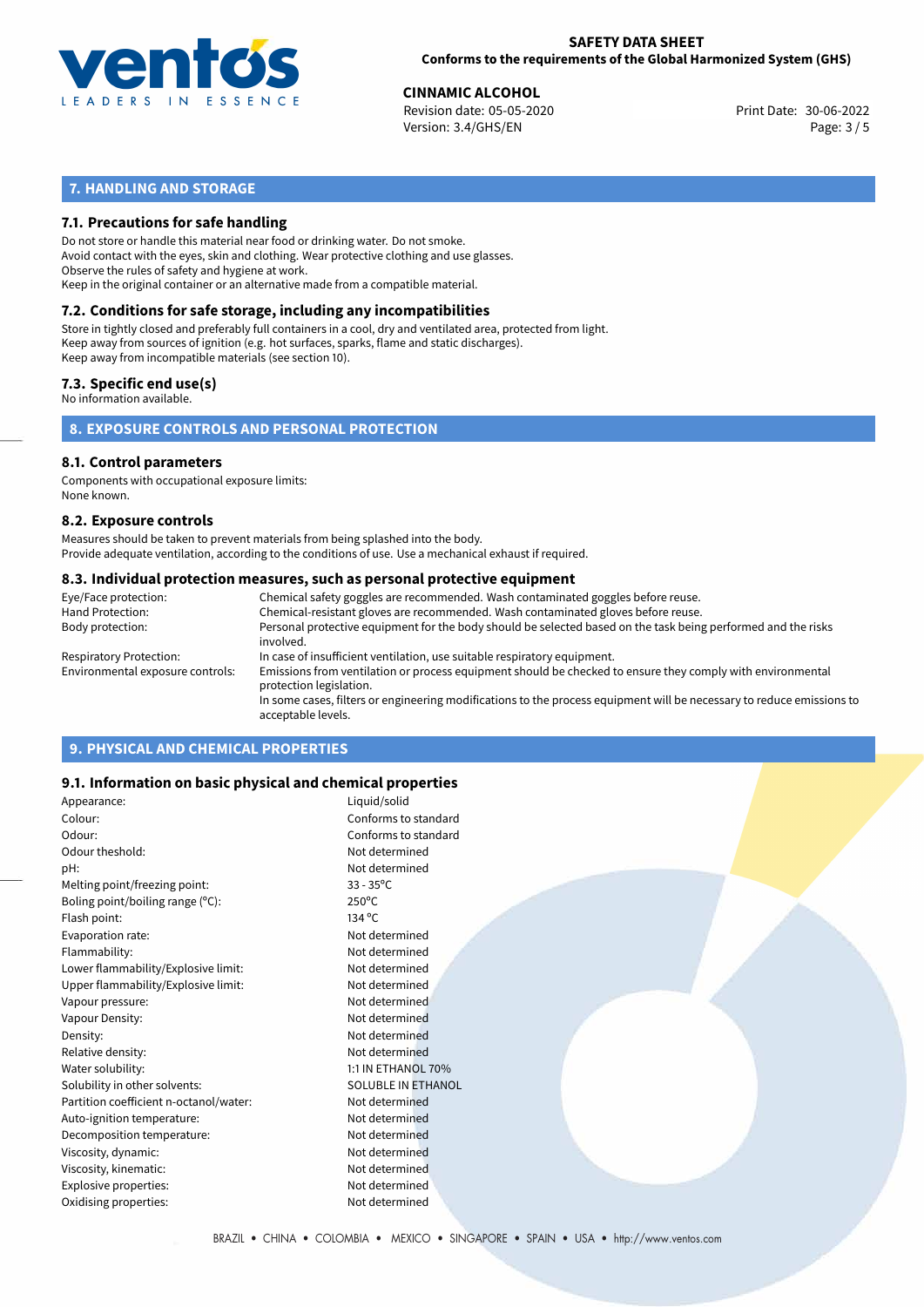

**CINNAMIC ALCOHOL**<br>
Revision date: 05-05-2020 **Print Date: 30-06-2022** Version: 3.4/GHS/EN Page: 4 / 5

# **10. STABILITY AND REACTIVITY**

#### **10.1. Reactivity**

No hazardous reactions if stored and handled as prescribed/indicated.

#### **10.2. Chemical stability**

The product is stable if stored and handled as prescribed/indicated.

#### **10.3. Possibility of hazardous reactions**

No hazardous reactions if stored and handled as prescribed/indicated.

#### **10.4. Conditions to Avoid**

Conditions to Avoid: Excessive heat, flame or other ignition sources.

#### **10.5. Incompatible materials**

Avoid contact with strong acids and bases and oxidizing agents.

#### **10.6. Hazardous decomposition products**

During combustion may form carbon monoxide and unidentified organic compounds.

# **11. TOXICOLOGICAL INFORMATION**

| <b>Acute toxicity</b>             | Harmful if swallowed.                                                     |  |  |
|-----------------------------------|---------------------------------------------------------------------------|--|--|
|                                   | Experimental/calculated data:                                             |  |  |
|                                   | LD50(acute/oral): 2000 mg/kg. (Rat). (OECD 423).                          |  |  |
| <b>Skin corrosion/irritation</b>  | Based on the data available, the criteria for classification are not met. |  |  |
| Serious eye damage/irritation     | Based on the data available, the criteria for classification are not met. |  |  |
| Respiratory or skin sensitisation | May cause an allergic skin reaction.                                      |  |  |
|                                   | Experimental/calculated data:                                             |  |  |
|                                   | Skin sensitization: Sensitizing.                                          |  |  |
| <b>Germ cell mutagenicity</b>     | Based on the data available, the criteria for classification are not met. |  |  |
| Carcinogenicity                   | Based on the data available, the criteria for classification are not met. |  |  |
| <b>Reproductive toxicity</b>      | Based on the data available, the criteria for classification are not met. |  |  |
| <b>STOT-single exposure</b>       | Based on the data available, the criteria for classification are not met. |  |  |
| <b>STOT-repeated exposure</b>     | Based on the data available, the criteria for classification are not met. |  |  |
| <b>Aspiration hazard</b>          | Based on the data available, the criteria for classification are not met. |  |  |

# **12. ECOLOGICAL INFORMATION**

#### **12.1. Toxicity**

#### **Assessment:**

Toxic to aquatic life with long lasting effects. **Experimental/calculated data:** · Toxicity for fish: LC50 (96h) : 9 mg/L. (Brachydanio rerio). (OECD 203).

· Toxicity for aquatic invertebrates: EC50 (48h) : 7.7 mg/L. (Daphnia magna). (OECD 202).

# **12.2. Degradability**

No information available.

#### **12.3. Bioaccumulative potential**

No information available.

#### **12.4. Soil mobility**

No information available.

# **12.5. Other adverse effects**

See also sections 6, 7, 13 and 15 Do not allow to get into waste water or waterways.

# **13. DISPOSAL CONSIDERATIONS**

#### **13.1. Waste treatment methods**

Dispose of in accordance with national and local environmental regulations.